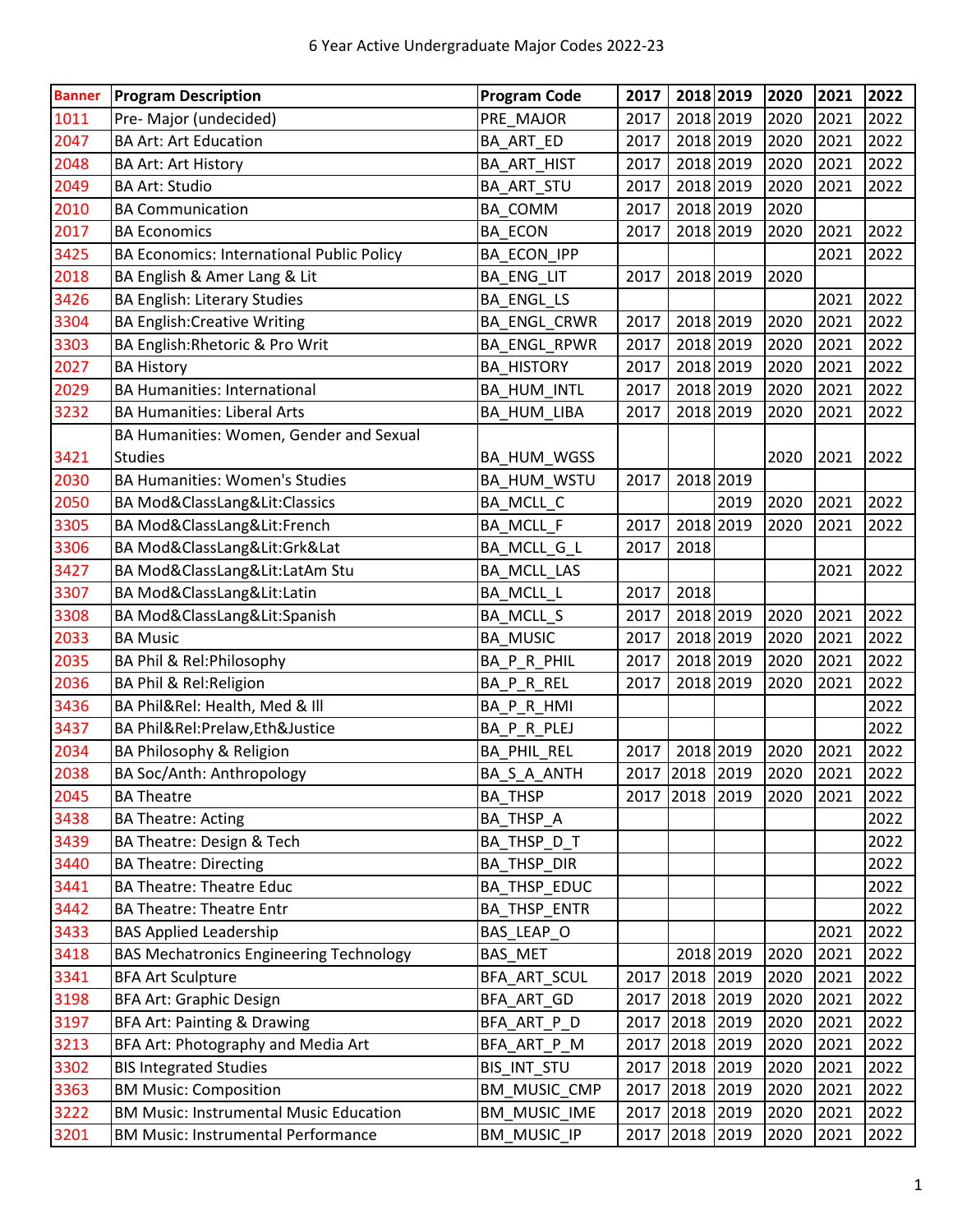| <b>Banner</b> | <b>Program Description</b>                       | <b>Program Code</b> | 2017      | 2018 2019 |      | 2020 | 2021 | 2022 |
|---------------|--------------------------------------------------|---------------------|-----------|-----------|------|------|------|------|
| 3419          | <b>BM Music: Music Therapy</b>                   | <b>BM_MUS_THRPY</b> |           |           | 2019 | 2020 | 2021 | 2022 |
| 3223          | <b>BM Music: Vocal Music Education</b>           | BM_MUSIC_VME        | 2017      | 2018      | 2019 | 2020 | 2021 | 2022 |
| 3204          | <b>BM Music: Vocal Performance</b>               | BM_MUSIC_VP         | 2017      | 2018      | 2019 | 2020 | 2021 | 2022 |
| 3435          | BM Piano, Perform & Pedagogy                     | BM_MUS_P_PP         |           |           |      |      |      | 2022 |
| 3015          | <b>BS Biology: General</b>                       | <b>BS_BIOL_GEN</b>  | 2017      | 2018      | 2019 | 2020 | 2021 | 2022 |
| 3016          | <b>BS Biology: Preprofessional</b>               | <b>BS_BIOL_PREP</b> | 2017      | 2018      | 2019 | 2020 | 2021 | 2022 |
| 3324          | <b>BS Biology:STEM Education</b>                 | <b>BS_BIOL_STEM</b> | 2017      | 2018      | 2019 | 2020 | 2021 | 2022 |
| 3007          | <b>BS Bus: Entrepreneurship</b>                  | BS_BUSA_ENTR        | 2017      |           |      |      |      |      |
| 3344          | <b>BS Business Bus Analytics</b>                 | <b>BS_BUSA_BANL</b> | 2017      |           |      |      |      |      |
| 3342          | <b>BS Business Management</b>                    | BS_BUSA_MGT         | 2017      |           |      |      |      |      |
| 3001          | <b>BS Business: Accounting</b>                   | BS_BUSA_ACCT        | 2017      |           |      |      |      |      |
| 3221          | <b>BS Business: Finance: Investments</b>         | BS_BUSA_F_I         | 2017      |           |      |      |      |      |
| 3004          | <b>BS Business: Marketing</b>                    | <b>BS_BUSA_MKTG</b> | 2017      |           |      |      |      |      |
| 3352          | <b>BS Business: Economics</b>                    | <b>BS_BUSA_ECON</b> | 2017      |           |      |      |      |      |
| 3002          | <b>BS Business: Finance: Bus Fin</b>             | <b>BS_BUSA_FIN</b>  | 2017      |           |      |      |      |      |
| 3005          | <b>BS Business: Human Resource Mgt</b>           | BS_BUSA_HRM         | 2017      |           |      |      |      |      |
| 3020          | <b>BS Chemistry</b>                              | <b>BS_CHEMISTRY</b> | 2017      | 2018 2019 |      | 2020 | 2021 | 2022 |
| 3056          | <b>BS Chemistry:Biochemistry</b>                 | BS_CHEM_BIO         | 2017      | 2018 2019 |      | 2020 | 2021 | 2022 |
| 3325          | <b>BS Chemistry: STEM Education</b>              | BS_CHEM_STEM        | 2017      | 2018      | 2019 | 2020 | 2021 | 2022 |
| 3430          | <b>BS Communication</b>                          | BS_COMM             |           |           |      |      | 2021 | 2022 |
| 3326          | <b>BS Computer Sci:STEM Education</b>            | BS_CPSC_STEM        | 2017      | 2018      | 2019 | 2020 | 2021 | 2022 |
| 3361          | <b>BS CPSC Cyber Security</b>                    | BS_CPSC_CSEC        | 2017      | 2018 2019 |      | 2020 | 2021 | 2022 |
| 3347          | <b>BS CPSC Data Science</b>                      | BS_CPSC_DASC        | 2017      | 2018      | 2019 | 2020 | 2021 | 2022 |
| 3073          | <b>BS CPSC: Computer Engineering</b>             | BS_CPSC_CE          | 2017      |           |      |      |      |      |
| 3023          | <b>BS CPSC: Software Systems</b>                 | BS_CPSC_SS          | 2017      | 2018      | 2019 | 2020 | 2021 | 2022 |
| 3029          | <b>BS Criminal Justice</b>                       | BS_CRMJ             | 2017      | 2018      | 2019 | 2020 | 2021 | 2022 |
| 3309          | <b>BS Criminal Justice</b>                       | BS_CRMJ_O           |           |           |      | 2020 | 2021 | 2022 |
| 3054          | BS Early Childhood: Child and Family Studies     | BS_ECHD_FSTU        | 2017      |           |      |      |      |      |
|               | BS Early Childhood: Early Childhood and Early    |                     |           |           |      |      |      |      |
| 3353          | Childhood Special Educaton                       | BS EC SPEC          | 2017      |           |      |      |      |      |
|               | BS Engineering Technology Mgmt:Construction      |                     |           |           |      |      |      |      |
| 3136          | Mgmt                                             | BS_ETM_CM           | 2017      | 2018      | 2019 | 2020 | 2021 | 2022 |
|               | BS Engineering Technology Mgmt: Engineering      |                     |           |           |      |      |      |      |
| 3135          | Mgmt                                             | BS_ETM_ENGM         | 2017      | 2018 2019 |      | 2020 | 2021 | 2022 |
| 3083          | <b>BS Env Science: Engineering</b>               | <b>BS ESC ENGR</b>  | 2017      | 2018      | 2019 | 2020 |      |      |
|               | BS ESC: Earth, Atmosphere, and Geological        |                     |           |           |      |      |      |      |
| 3333          | Resources                                        | BS_ESC_EAGR         | 2017 2018 |           | 2019 | 2020 | 2021 | 2022 |
| 3330          | <b>BS ESC: Environmental Health</b>              | BS_ESC_EN_HL        | 2017      | 2018      | 2019 | 2020 | 2021 | 2022 |
| 3332          | <b>BS ESC: Environmental Policy and Planning</b> | BS ESC EV PP        | 2017      | 2018      | 2019 | 2020 | 2021 | 2022 |
| 3208          | BS ESC: Geographic & Cartographic Sciences       | BS_ESC_CART         | 2017      | 2018      | 2019 | 2020 | 2021 | 2022 |
|               |                                                  |                     |           |           |      |      |      |      |
| 3429          | BS ESC: Natural Resource Admin & Enforcement     | BS_ESC_NRAE         |           |           |      |      | 2021 | 2022 |
|               | BS ESC: Biodiversity, Conservation and Natural   |                     |           |           |      |      |      |      |
| 3331          | Resources                                        | BS_ESC_BC_NR        | 2017 2018 |           | 2019 | 2020 | 2021 | 2022 |
| 3354          | BS Exc Learning: K-8 Interventionist             | BS_EXCL_K8          | 2017      |           |      |      |      |      |
| 3092          | <b>BS Geology: Environmental Geology</b>         | BS_GEOL_ENV         | 2017      | 2018 2019 |      | 2020 | 2021 | 2022 |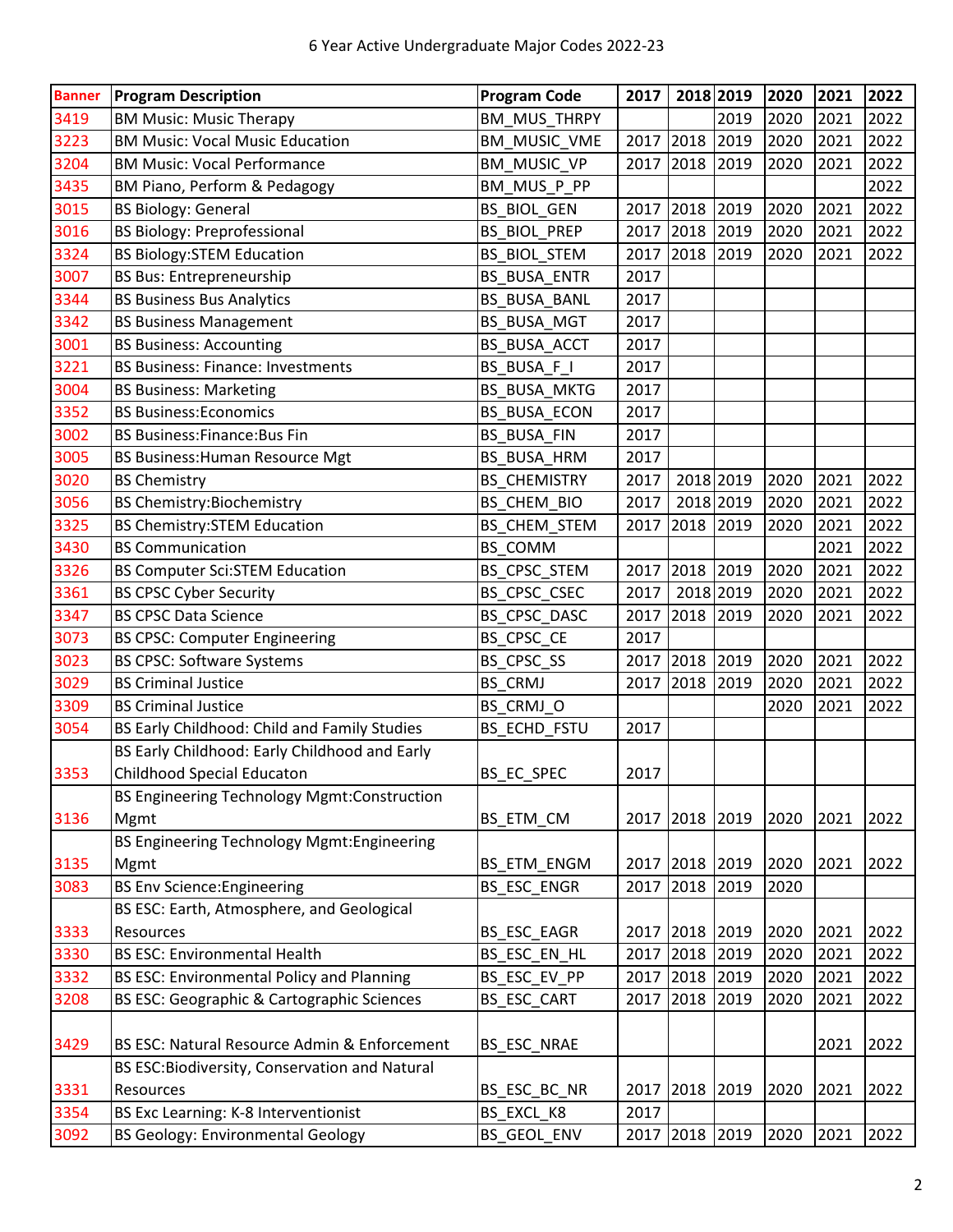| <b>Banner</b> | <b>Program Description</b>                                       | <b>Program Code</b> | 2017      | 2018 2019      |           | 2020 | 2021 | 2022 |
|---------------|------------------------------------------------------------------|---------------------|-----------|----------------|-----------|------|------|------|
| 3091          | <b>BS Geology: Geology</b>                                       | BS_GEOL_GEOL        | 2017      | 2018           | 2019      | 2020 | 2021 | 2022 |
| 3327          | <b>BS Geology:STEM Education</b>                                 | BS_GEOL_STEM        | 2017      | 2018           | 2019      | 2020 | 2021 | 2022 |
| 3336          | BS HHP Health Phys Ed K 12                                       | BS_HHP_HL_PE        | 2017      | 2018           | 2019      | 2020 | 2021 | 2022 |
| 3431          | <b>BS HHP: Exercise and Health Sciences</b>                      | BS_HHP_EHS          |           |                |           |      | 2021 | 2022 |
| 3334          | <b>BS HHP: Exercise Science</b>                                  | BS_HHP_EXSC         | 2017      | 2018           | 2019      | 2020 |      |      |
| 3362          | BS HHP: Sport, Outdoor Rec & Tourism Mgt                         | BS_HHP_SORT         | 2017      | 2018 2019      |           | 2020 | 2021 | 2022 |
| 3417          | <b>BS IES: Child and Family Studies</b>                          | BS_IES_CFS          |           | 2018           | 2019      | 2020 | 2021 | 2022 |
|               | BS IES: Early Childhood and Early Childhood Special              |                     |           |                |           |      |      |      |
| 3382          | Education                                                        | BS_IES_ECHDS        |           | 2018 2019      |           | 2020 | 2021 | 2022 |
|               | BS IES: Elementary Education K-5 and English as a                |                     |           |                |           |      |      |      |
| 3384          | Second Language PreK-12                                          | BS_IES_ELED         |           | 2018 2019      |           | 2020 | 2021 | 2022 |
|               |                                                                  |                     |           |                |           |      |      |      |
| 3416          | BS IES: Exceptional Learning K-12 Comprehensive                  | BS_IES_EXCC         |           | 2018           | 2019      | 2020 | 2021 | 2022 |
|               |                                                                  |                     |           |                |           |      |      |      |
| 3383          | BS IES: Exceptional Learning K-8 Interventionist                 | BS_IES_EXC          |           | 2018 2019      |           | 2020 | 2021 | 2022 |
| 3340          | <b>BS Interior Architecture</b>                                  | <b>BS_INT_ARCH</b>  | 2017      | 2018           | 2019      | 2020 | 2021 | 2022 |
| 3338          | <b>BS Math Actuarial Science</b>                                 | BS_MATH_AS          | 2017      | 2018           | 2019      | 2020 | 2021 | 2022 |
| 3337          | <b>BS Math General</b>                                           | BS_MATH_GM          | 2017 2018 |                | 2019      | 2020 | 2021 | 2022 |
| 3339          | <b>BS Math STEM Education</b>                                    | BS_MATH_STED        | 2017      | 2018           | 2019      | 2020 | 2021 | 2022 |
| 3356          | <b>BS Middle Grades Educaton: English</b>                        | BS_MGED_ENGL        | 2017      | 2018           | 2019      | 2020 | 2021 | 2022 |
| 3357          | <b>BS Middle Grades Educaton: Mathematics</b>                    | BS_MGED_MATH        | 2017      | 2018           | 2019      | 2020 | 2021 | 2022 |
| 3358          | <b>BS Middle Grades Educaton: Natural Sciences</b>               | BS_MGED_NSCI        | 2017      | 2018           | 2019      | 2020 | 2021 | 2022 |
| 3359          | <b>BS Middle Grades Educaton: Social Sciences</b>                | BS_MGED_SSCI        | 2017 2018 |                | 2019      | 2020 | 2021 | 2022 |
| 3137          | <b>BS Physics</b>                                                | <b>BS_PHYSICS</b>   | 2017      | 2018           | 2019      | 2020 | 2021 | 2022 |
| 3317          | <b>BS Physics:Biophysics</b>                                     | BS_PHYS_BIOP        | 2017 2018 |                | 2019      | 2020 | 2021 | 2022 |
| 3328          | <b>BS Physics:STEM Education</b>                                 | BS_PHYS_STEM        | 2017      | 2018           | 2019      | 2020 | 2021 | 2022 |
|               |                                                                  |                     |           |                |           |      |      |      |
| 3395          | <b>BS Political Science and Public Service: Politics</b>         | BS_PSPSP            |           | 2018 2019      |           | 2020 | 2021 | 2022 |
|               | BS Political Science and Public Service: American                |                     |           |                |           |      |      |      |
| 3385          | Politics                                                         | BS PSPSAP           |           |                | 2018 2019 | 2020 | 2021 | 2022 |
|               | <b>BS Political Science and Public Service:</b>                  |                     |           |                |           |      |      |      |
| 3391          | International/Comp St                                            | <b>BS PSPSIC</b>    |           | 2018 2019      |           | 2020 | 2021 | 2022 |
|               | BS Political Science and Public Service: Public Adm              |                     |           |                |           |      |      |      |
| 3393          | &NonP Mgt                                                        | BS PSPSPA           |           |                | 2018 2019 | 2020 | 2021 | 2022 |
|               |                                                                  |                     |           |                |           |      |      |      |
| 3387          | BS Political Science and Public Service: Public Law              | <b>BS PSPSPL</b>    |           |                | 2018 2019 | 2020 | 2021 | 2022 |
|               |                                                                  |                     |           |                |           |      |      |      |
| 3389          | BS Political Science and Public Service: Public Policy BS PSPSPP |                     |           |                | 2018 2019 | 2020 | 2021 | 2022 |
| 3143          | <b>BS POLS: American Studies</b>                                 | BS_POLS_AMS         | 2017      |                |           |      |      |      |
| 3146          | <b>BS POLS: Legal Studies</b>                                    | BS POLS LAS         | 2017      |                |           |      |      |      |
| 3234          | <b>BS POLS: Public Policy</b>                                    | BS POLS PP          | 2017      |                |           |      |      |      |
| 3145          | <b>BS POLS:International/Comp St</b>                             | BS_POLS_INTC        | 2017      |                |           |      |      |      |
| 3148          | BS POLS: Public Adm & NonP Mgt                                   | BS_POLS_PANM        | 2017      |                |           |      |      |      |
| 3140          | <b>BS Psychology</b>                                             | <b>BS PSYCH</b>     | 2017 2018 |                | 2019      | 2020 | 2021 | 2022 |
| 3241          | <b>BS Secondary Education: Economics</b>                         | BS_SECED_ECO        | 2017      | 2018           | 2019      | 2020 | 2021 | 2022 |
| 3242          | <b>BS Secondary Education: English</b>                           | BS_SECED_ENG        |           | 2017 2018 2019 |           | 2020 | 2021 | 2022 |